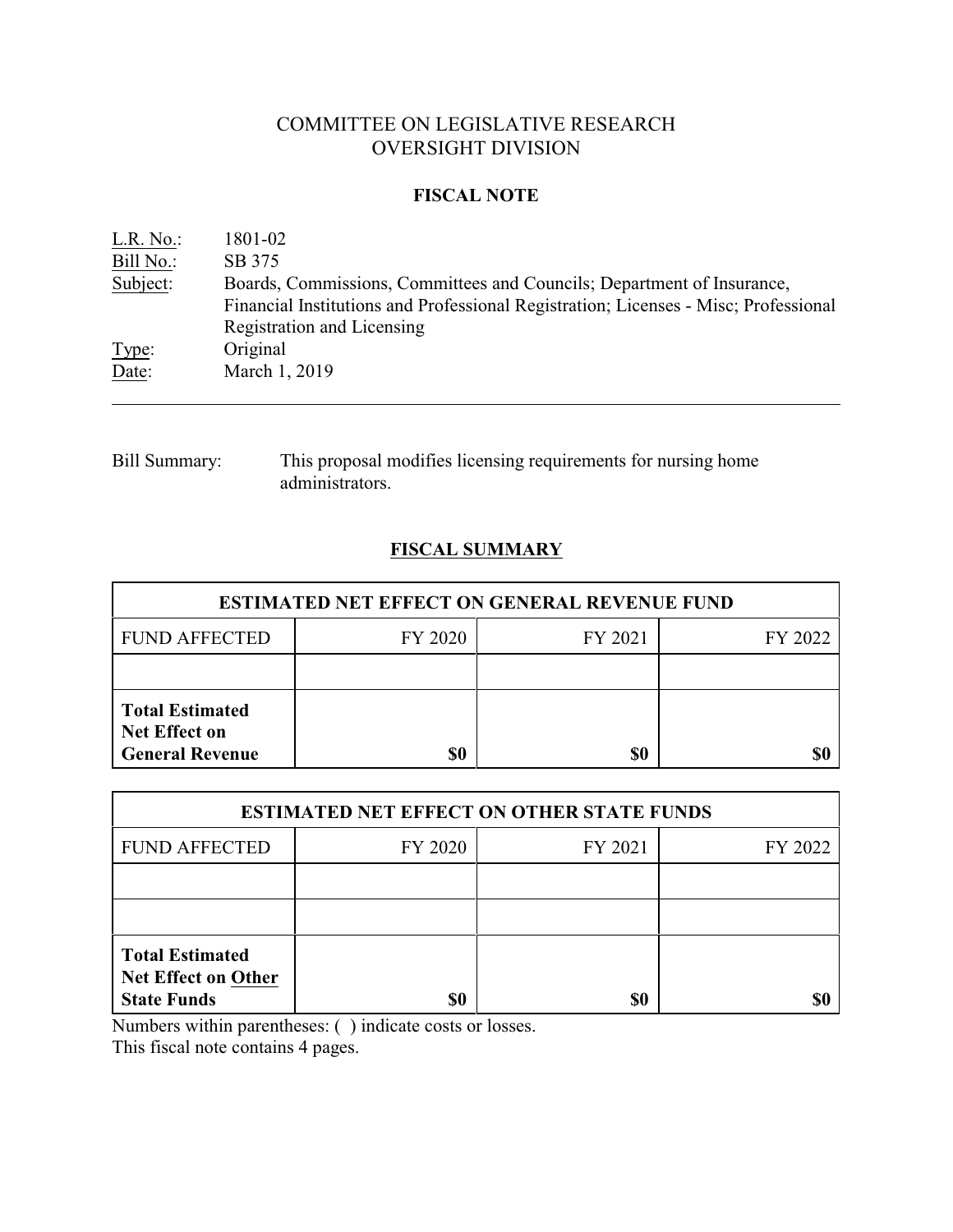L.R. No. 1801-02 Bill No. SB 375 Page 2 of 4 March 1, 2019

| <b>ESTIMATED NET EFFECT ON FEDERAL FUNDS</b>                        |         |         |         |  |
|---------------------------------------------------------------------|---------|---------|---------|--|
| <b>FUND AFFECTED</b>                                                | FY 2020 | FY 2021 | FY 2022 |  |
|                                                                     |         |         |         |  |
|                                                                     |         |         |         |  |
| <b>Total Estimated</b><br>Net Effect on All<br><b>Federal Funds</b> | \$0     | \$0     | \$0     |  |

| <b>ESTIMATED NET EFFECT ON FULL TIME EQUIVALENT (FTE)</b>    |         |         |         |  |
|--------------------------------------------------------------|---------|---------|---------|--|
| <b>FUND AFFECTED</b>                                         | FY 2020 | FY 2021 | FY 2022 |  |
|                                                              |         |         |         |  |
|                                                              |         |         |         |  |
| <b>Total Estimated</b><br><b>Net Effect on</b><br><b>FTE</b> |         |         |         |  |

 $\Box$  Estimated Net Effect (expenditures or reduced revenues) expected to exceed \$100,000 in any of the three fiscal years after implementation of the act.

| <b>ESTIMATED NET EFFECT ON LOCAL FUNDS</b> |         |         |         |  |
|--------------------------------------------|---------|---------|---------|--|
| <b>FUND AFFECTED</b>                       | FY 2020 | FY 2021 | FY 2022 |  |
| Local Government                           | \$0     | \$0     | \$0     |  |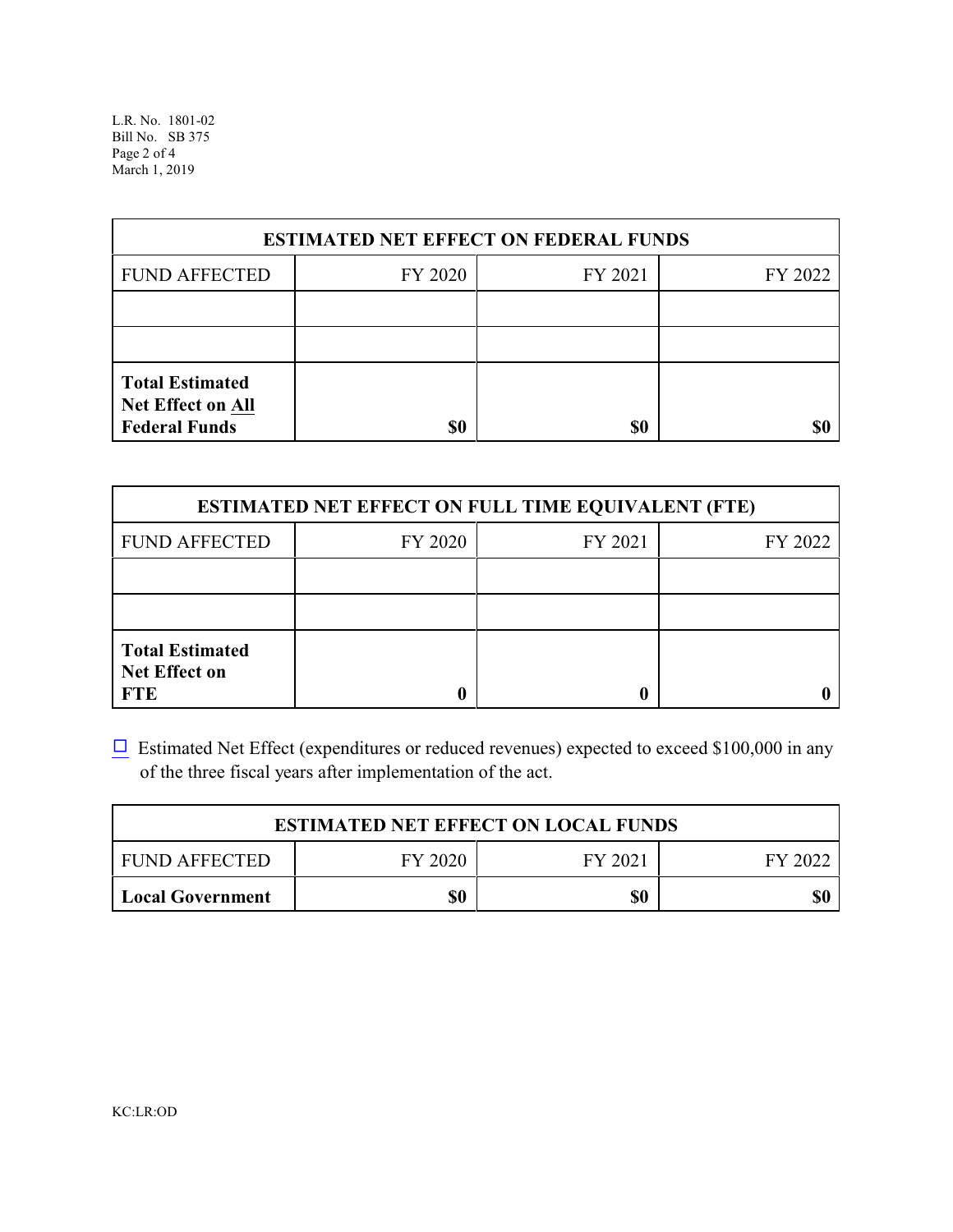### **FISCAL ANALYSIS**

### ASSUMPTION

#### *Section 344.030*

Officials from the **Department of Health and Senior Services (DHSS)** assume this proposed legislation revises the criteria necessary to qualify for an initial nursing home administrator license or a temporary emergency license. Applicants applying for licensure or temporary emergency licensure under the proposed legislation would fall under the same process, fee and review as current applicants. Changing regulations and applicant licensure reviews are within the normal ebb and flow for the Division of Regulation and Licensure so minimal time and expense will be required to conduct the requirements of the proposed legislation. The department anticipates being able to absorb these costs. However, until the FY20 budget is final, the department cannot identify specific funding sources.

**Oversight** notes that the DHSS has stated the proposal would not have a direct fiscal impact on their organization. Oversight does not have any information to the contrary. Therefore, Oversight will reflect a zero impact on the fiscal note.

| FISCAL IMPACT - State Government | FY 2020<br>$(10 \text{ Mo.})$ | FY 2021                       | FY 2022                       |
|----------------------------------|-------------------------------|-------------------------------|-------------------------------|
|                                  | $\underline{\underline{\$0}}$ | $\underline{\underline{\$0}}$ | $\underline{\underline{\$0}}$ |
| FISCAL IMPACT - Local Government | FY 2020<br>$(10 \text{ Mo.})$ | FY 2021                       | FY 2022                       |
|                                  | <u>\$0</u>                    | <u>\$0</u>                    | <u>\$0</u>                    |

#### FISCAL IMPACT - Small Business

A fiscal impact to nursing home administrators could be expected as a result of this proposal.

#### FISCAL DESCRIPTION

The proposed legislation appears to have no direct fiscal impact.

#### KC:LR:OD